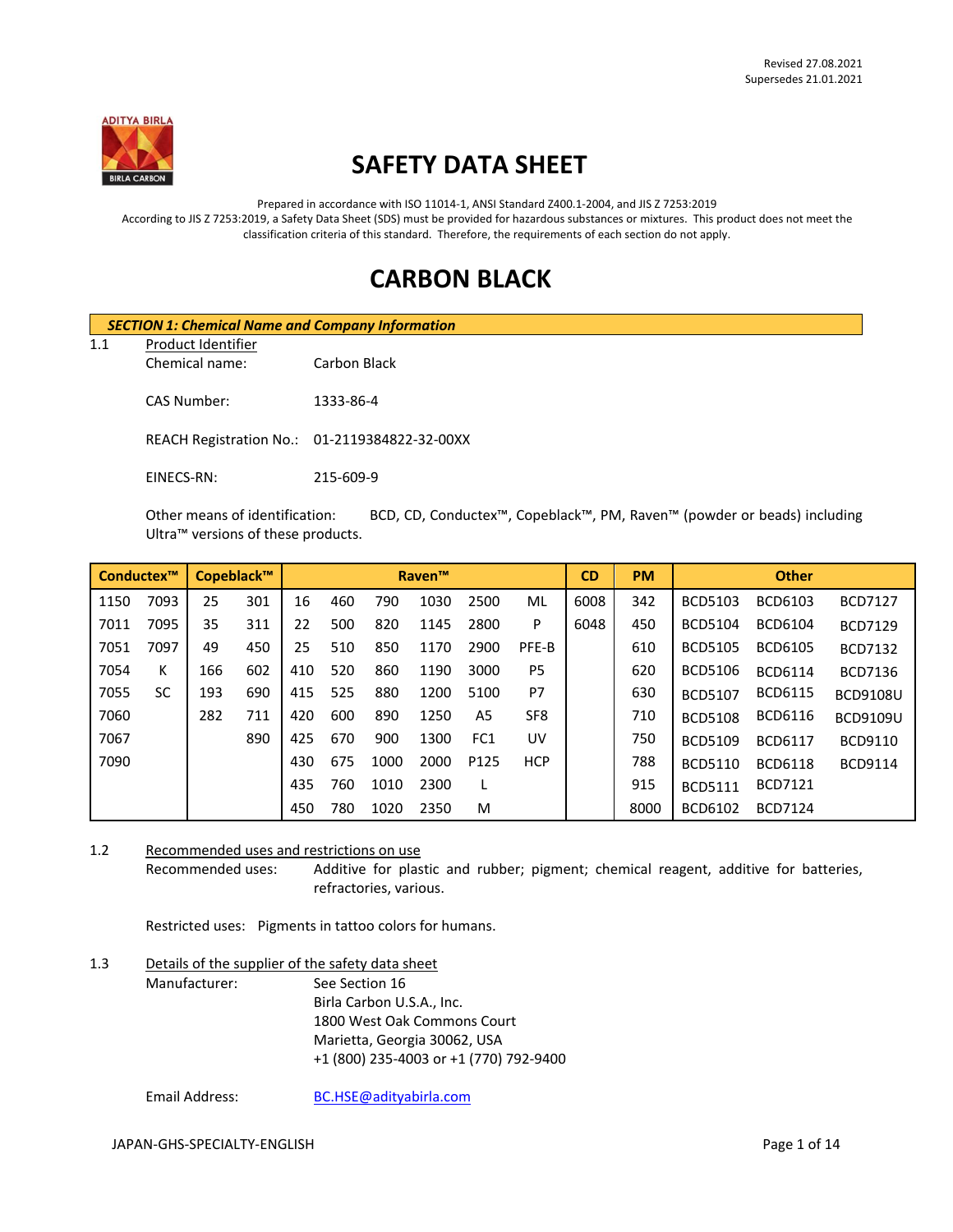#### Emergency Telephone Numbers:

|               | <b>Global Incident Response Hotline</b> |                    |                   |                     |                 |
|---------------|-----------------------------------------|--------------------|-------------------|---------------------|-----------------|
| Argentina     | +54 11 5219 8871                        | China/Asia Pacific | +86 4001 2035 72  | Americas            | +1 760 476 3961 |
| Australia     | +61 280 363 166                         | Korea              | +82 070 4732 5813 | Asia Pacific        | +1 760 476 3960 |
| <b>Brazil</b> | +55 11 4349 1907                        | Mexico             | +52 55 41696225   | Europe              | +1 760 476 3962 |
| Chile         | +56 44 8905208                          | Peru               | +51 1 708 5593    | Middle East/Africa  | +1 760 476 3959 |
| Colombia      | +57 1 344 1317                          | Thailand           | +66 2105 6177     | Non-Region Specific | +1 760 476 3971 |
| China         | +86 4001 2001 74                        | United Kingdom     | +0 800 680 0425   | US & Canada         | +1 866 519 4752 |

#### *SECTION 2: Hazard(s) Identification*

| 2.1 | Classification of the substance or mixture |                                                         |  |  |  |  |
|-----|--------------------------------------------|---------------------------------------------------------|--|--|--|--|
|     | Japan:                                     | Not a hazardous substance according to JIS Z 7253:2019. |  |  |  |  |
| 2.2 | Label elements<br>Pictogram:               | None                                                    |  |  |  |  |
|     | Signal Word:                               | None                                                    |  |  |  |  |

Precautionary Statement: None

Hazard Statement: None

#### 2.3 Other hazards

This substance is classified as hazardous as a combustible dust by the United States 2012 OSHA Hazard Communication Standard (29 CFR 1910.1200) and the Canadian Hazardous Products Regulation (HPR) 2015. The signal word, hazard statement and precautionary statements in the United States and Canada are: WARNING May form combustible dust concentrations in air. Keep away from all ignition sources including heat, sparks and flame. Prevent dust accumulations to minimize explosion hazard. Do not expose to temperatures above 300°C. Hazardous products of combustion can include carbon monoxide, carbon dioxide, oxides of sulfur, and organic products.

| Eye:        | May cause reversible mechanical irritation.                                                                                                                                     |
|-------------|---------------------------------------------------------------------------------------------------------------------------------------------------------------------------------|
| Skin:       | May cause mechanical irritation, soiling, and drying of skin. No cases of sensitization in humans<br>have been reported.                                                        |
| Inhalation: | Dust may be irritating to the respiratory tract. Provide local exhaust ventilation. See Section 8.                                                                              |
| Ingestion:  | Adverse health effects are not expected.                                                                                                                                        |
|             | Carcinogenicity: Carbon black is listed by the International Agency for Research on Cancer (IARC) as a Group 2B<br>substance (possibly carcinogenic to humans). See Section 11. |

#### *SECTION 3: Composition/information on ingredients*

- 3.1 Substance
	- 3.1.1 Carbon Black (amorphous) 100%
	- 3.1.2 CAS Number: 1333-86-4
	- 3.1.3 EINECS-RN: 215-609-9
	- 3.1.4 ENCS-RN: 5-3328

JAPAN-GHS-SPECIALTY-ENGLISH Page 2 of 14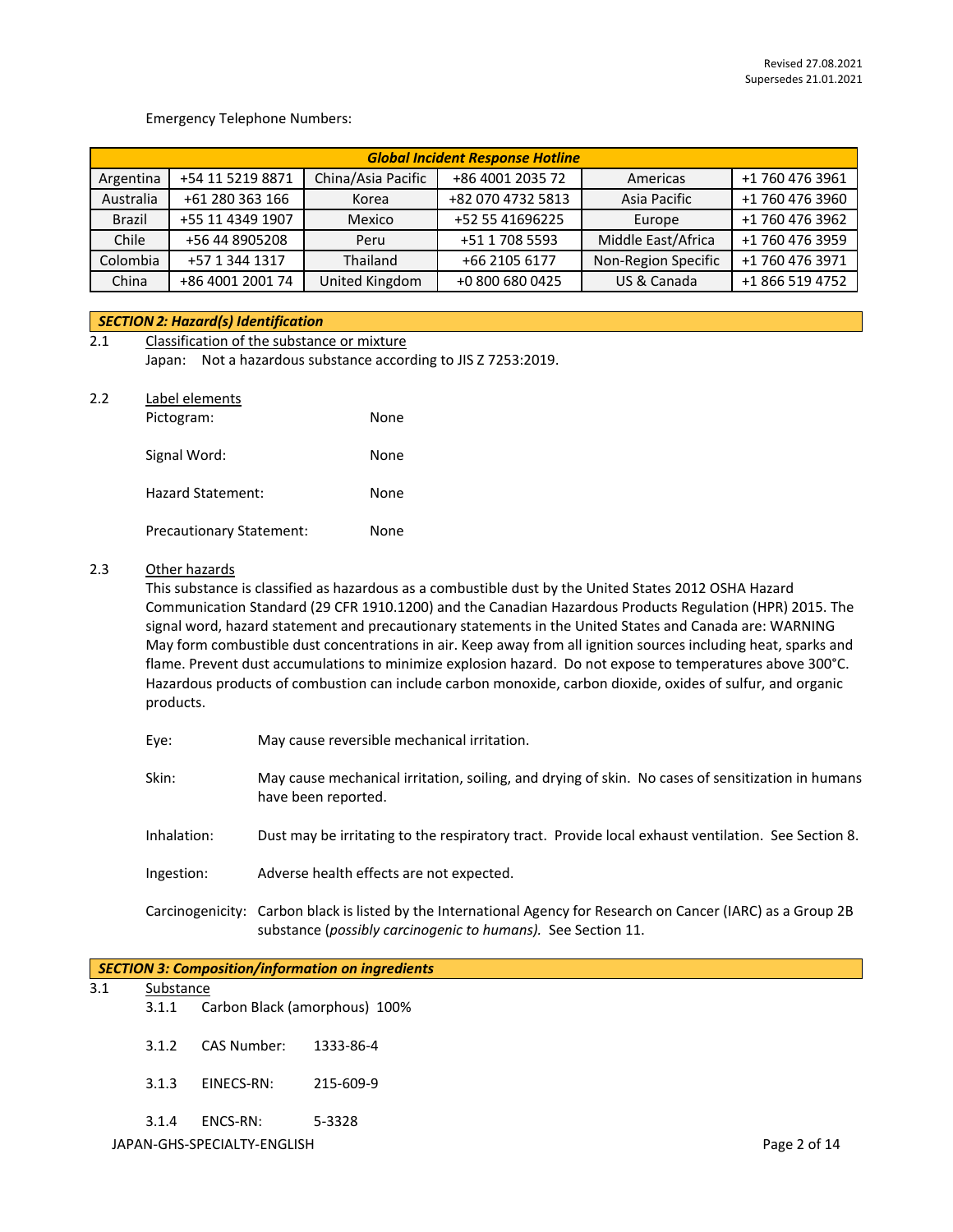|       | <b>SECTION 4: First-aid measures</b>                                                                                       |                                                                                                                                                                                                                                                                                                                                                          |  |  |  |  |
|-------|----------------------------------------------------------------------------------------------------------------------------|----------------------------------------------------------------------------------------------------------------------------------------------------------------------------------------------------------------------------------------------------------------------------------------------------------------------------------------------------------|--|--|--|--|
| 4.1   |                                                                                                                            | Description of first-aid measures                                                                                                                                                                                                                                                                                                                        |  |  |  |  |
|       | Inhalation:                                                                                                                | Take affected persons into fresh air. If necessary, restore normal breathing through standard<br>first aid measures.                                                                                                                                                                                                                                     |  |  |  |  |
|       | Skin:                                                                                                                      | Wash skin with mild soap and water. If symptoms persist, seek medical attention.                                                                                                                                                                                                                                                                         |  |  |  |  |
|       | Eye:                                                                                                                       | Rinse eyes thoroughly with large volumes of water keeping eyelids open. If symptoms develop,<br>seek medical attention.                                                                                                                                                                                                                                  |  |  |  |  |
|       | Ingestion:                                                                                                                 | Do not induce vomiting. If conscious, give several glasses of water. Never give anything by<br>mouth to an unconscious person.                                                                                                                                                                                                                           |  |  |  |  |
| 4.2   | Symptoms:                                                                                                                  | Most important symptoms, both acute and delayed<br>Irritating to the eyes and respiratory tract if exposed above the occupational exposure limits.<br>See Section 2.                                                                                                                                                                                     |  |  |  |  |
| 4.3   | Indication of any immediate medical attention and special treatment needed<br>Note to physicians:<br>Treat symptomatically |                                                                                                                                                                                                                                                                                                                                                          |  |  |  |  |
|       | <b>SECTION 5: Fire-fighting measures</b>                                                                                   |                                                                                                                                                                                                                                                                                                                                                          |  |  |  |  |
| 5.1   | <b>Extinguishing media</b>                                                                                                 |                                                                                                                                                                                                                                                                                                                                                          |  |  |  |  |
|       | Suitable extinguishing media:                                                                                              | Use foam, carbon dioxide $(CO_2)$ , dry chemical, or water fog. A fog spray is<br>recommended if water is used.                                                                                                                                                                                                                                          |  |  |  |  |
|       |                                                                                                                            | Unsuitable extinguishing media:<br>Do not use high pressure media which could cause the formation of a<br>potentially explosible dust-air mixture.                                                                                                                                                                                                       |  |  |  |  |
| 5.2   |                                                                                                                            | Special hazards arising from the substance or mixture<br>Special hazards arising from the chemical: It may not be obvious that carbon black is burning unless the material<br>is stirred and sparks are apparent. Carbon black that has been on fire<br>should be closely observed for at least 48 hours to ensure no<br>smoldering material is present. |  |  |  |  |
|       |                                                                                                                            | <b>Hazardous Combustion Products:</b><br>Carbon monoxide (CO), carbon dioxide (CO <sub>2</sub> ), and oxides of sulfur.                                                                                                                                                                                                                                  |  |  |  |  |
| 5.3   | Advice for fire fighters                                                                                                   | Special protective equipment for fire-fighters:<br>Wear full protective firefighting gear, including self-<br>contained breathing apparatus (SCBA). Wet carbon black<br>produces very slipper walking surfaces.                                                                                                                                          |  |  |  |  |
|       |                                                                                                                            | <b>SECTION 6: Accidental release measures</b>                                                                                                                                                                                                                                                                                                            |  |  |  |  |
| 6.1   |                                                                                                                            | Personal precautions, protective equipment and emergency procedures                                                                                                                                                                                                                                                                                      |  |  |  |  |
|       | Personal precautions:                                                                                                      | Wet carbon black produces slippery walking surfaces. Avoid dust formation. Wear<br>appropriate personal protective equipment and respiratory protection. See Section 8.                                                                                                                                                                                  |  |  |  |  |
|       | For emergency responders:                                                                                                  | Use personal protective equipment recommended in section 8.                                                                                                                                                                                                                                                                                              |  |  |  |  |
| $6.2$ | <b>Environmental precautions</b>                                                                                           |                                                                                                                                                                                                                                                                                                                                                          |  |  |  |  |
|       | Environmental precautions:                                                                                                 | Carbon black poses no significant environmental hazards. Contain spilled<br>product on land, if possible. As a matter of good practice, minimize                                                                                                                                                                                                         |  |  |  |  |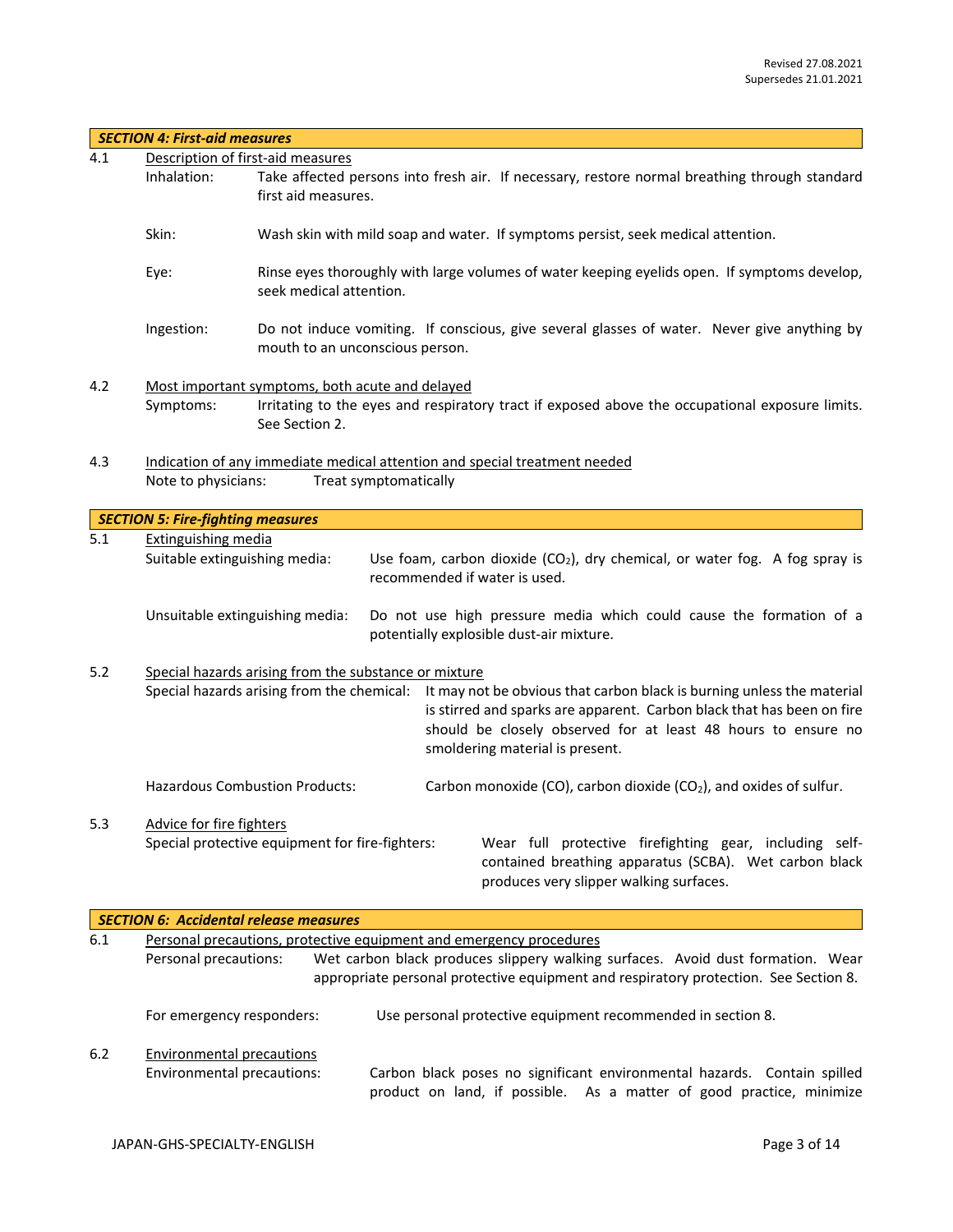contamination of sewage water, soil, groundwater, drainage systems, or bodies of water.

6.3 Methods and materials for containment and cleaning up Methods for containment: Prevent further leakage or spillage if safe to do so. Methods for cleaning up: Small spills should be vacuumed when possible. Dry sweeping is not recommended. A vacuum equipped with high efficiency particulate air (HEPA) filtration is recommended. If necessary, light water spray will reduce dust for dry sweeping. Large spills may be shoveled into containers. See Section 13. 6.4 Reference to other sections Reference to other sections: See section 8. See section 13.

## *SECTION 7: Handling and storage*

#### 7.1 Precautions for safe handling

Advice on safe handling: Avoid dust formation. Do not breathe dust. Provide appropriate local exhaust to minimize dust formation. Do not use compressed air.

> Take precautionary measures against static discharges. Provide adequate precautions, such as electrical grounding and bonding, or inert atmospheres. Grounding of equipment and conveying systems may be required under certain conditions. Safe work practices include the elimination of potential ignition sources in proximity to carbon black dust; good housekeeping to avoid accumulations of dust on all surfaces; appropriate exhaust ventilation design and maintenance to control airborne dust levels to below the applicable occupational exposure limit. If hot work is required, the immediate work area must be cleared of carbon black dust.

General hygiene considerations: Handle in accordance with good industrial hygiene and safety practices.

#### 7.2 Conditions for safe storage, including any incompatibilities

Storage conditions: Keep in a dry, cool, and well-ventilated location. Store away from heat, ignition sources, and strong oxidizers.

> Carbon black is not classifiable as a Division 4.2 self-heating substance under the UN test criteria. However, current UN criteria for determining if a substance is self-heating is volume dependent. This classification may not be appropriate for large volume storage container.

> Before entering vessels and confined spaces containing carbon black, test for adequate oxygen, flammable gases and potential toxic air contaminants. Do not allow dust to accumulate on surfaces.

Incompatible materials: Strong oxidizers.

|      | SECTION 8: Exposure controls/personal protection |
|------|--------------------------------------------------|
| -8.1 | Control parameters                               |

Exposure guidelines: Representative occupational exposure limits currently available for carbon black (CAS number: 1333-86-4). Country listing is not all inclusive.

| Country   |  |
|-----------|--|
| Argentina |  |
| Australia |  |

Concentration, mg/m3 3.5, TWA 3.0, TWA, inhalable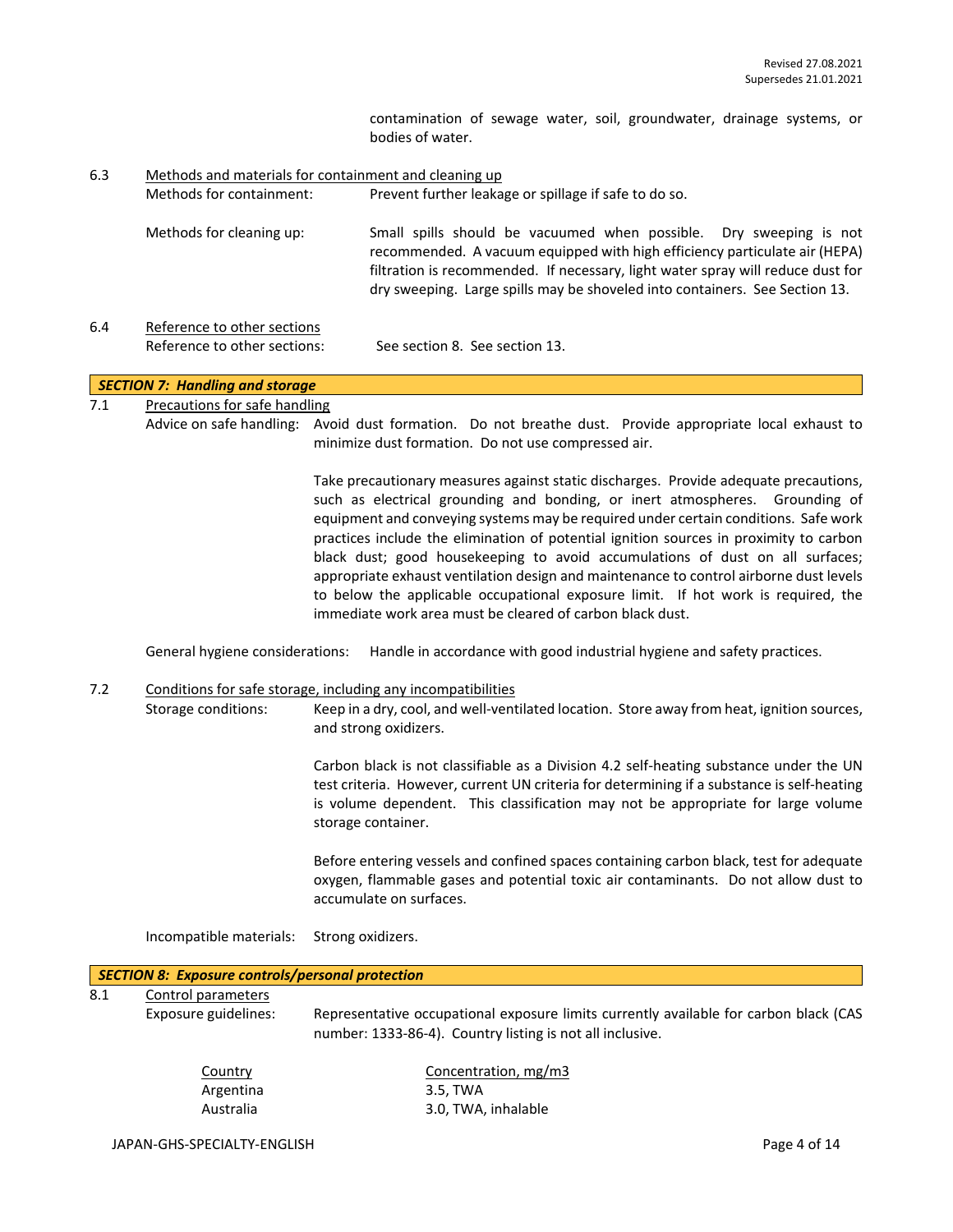| Belgium              | 3.6, TWA                                                |
|----------------------|---------------------------------------------------------|
| <b>Brazil</b>        | 3.5, TWA                                                |
| Canada (Ontario)     | 3.0 TWA, inhalable                                      |
| China                | 4.0, TWA 8.0, TWA, STEL (15 min)                        |
| Colombia             | 3.0, TWA, inhalable                                     |
| Czech Republic       | 2.0, TWA                                                |
| Egypt                | 3.5, TWA                                                |
| Finland              | 3.5, TWA; 7.0, STEL                                     |
| France – INRS        | 3.5, TWA/VME inhalable                                  |
| Germany - BeKGS527   | 0.5, TWA, respirable; 2.0, TWA, inhalable (DNEL values) |
| Hong Kong            | 3.5, TWA                                                |
| Indonesia            | 3.5, TWA/NABs                                           |
| Ireland              | 3.5, TWA; 7.0, STEL                                     |
| Italy                | 3.5, TWA, inhalable                                     |
| Japan - MHLW         | 3.0                                                     |
| Japan – SOH          | 4.0, TWA; 1.0, TWA, respirable                          |
| Korea                | 3.5, TWA                                                |
| Malaysia             | 3.5, TWA                                                |
| Mexico               | 3.5, TWA                                                |
| Russia               | 4.0, TWA                                                |
| Spain                | 3.5, TWA (VLA-ED)                                       |
| Sweden               | 3.0, TWA                                                |
| United Kingdom       | 3.5, TWA, inhalable; 7.0, STEL, inhalable               |
| EU REACH DNEL        | 2.0, TWA, inhalable; 0.5, TWA respirable                |
| <b>United States</b> | 3.5, TWA, OSHA-PEL                                      |
|                      | 3.0, TWA, ACGIH-TLV®, inhalable                         |
|                      | 3.5, TWA, NIOSH-REL                                     |

\*Please consult the current version of the standard or regulation that may apply to your operations.

| $\mathsf{ACGIH}^\circledast$ | American Conference of Governmental Industrial Hygienists         |
|------------------------------|-------------------------------------------------------------------|
| mg/m3                        | milligrams per cubic meter                                        |
| DNEL                         | Derived no-effect level                                           |
| NIOSH                        | National Institute for Occupational Safety and Health             |
| OSHA                         | Occupational Safety and Health Administration                     |
| PEL                          | permissible exposure limit                                        |
| rel                          | recommended exposure limit                                        |
| STEL                         | short-term exposure limit                                         |
| TLV                          | threshold limit value                                             |
| TWA                          | time weighted average, eight (8) hours unless otherwise specified |
|                              |                                                                   |

Predicted No Effect Concentration: Not applicable

## 8.2 Exposure controls

Engineering controls: Use process enclosures and/or exhaust ventilation to keep airborne dust concentrations below the occupational exposure limit.

#### Personal Protective Equipment (PPE)

Respiratory: Approved air purifying respirator (APR) should be used where airborne dust concentrations are expected to exceed occupational exposure limits. Use a positivepressure, air supplied respirator if there is any potential for uncontrolled release, exposure levels are not known, or in circumstances where APRs may not provide adequate protection.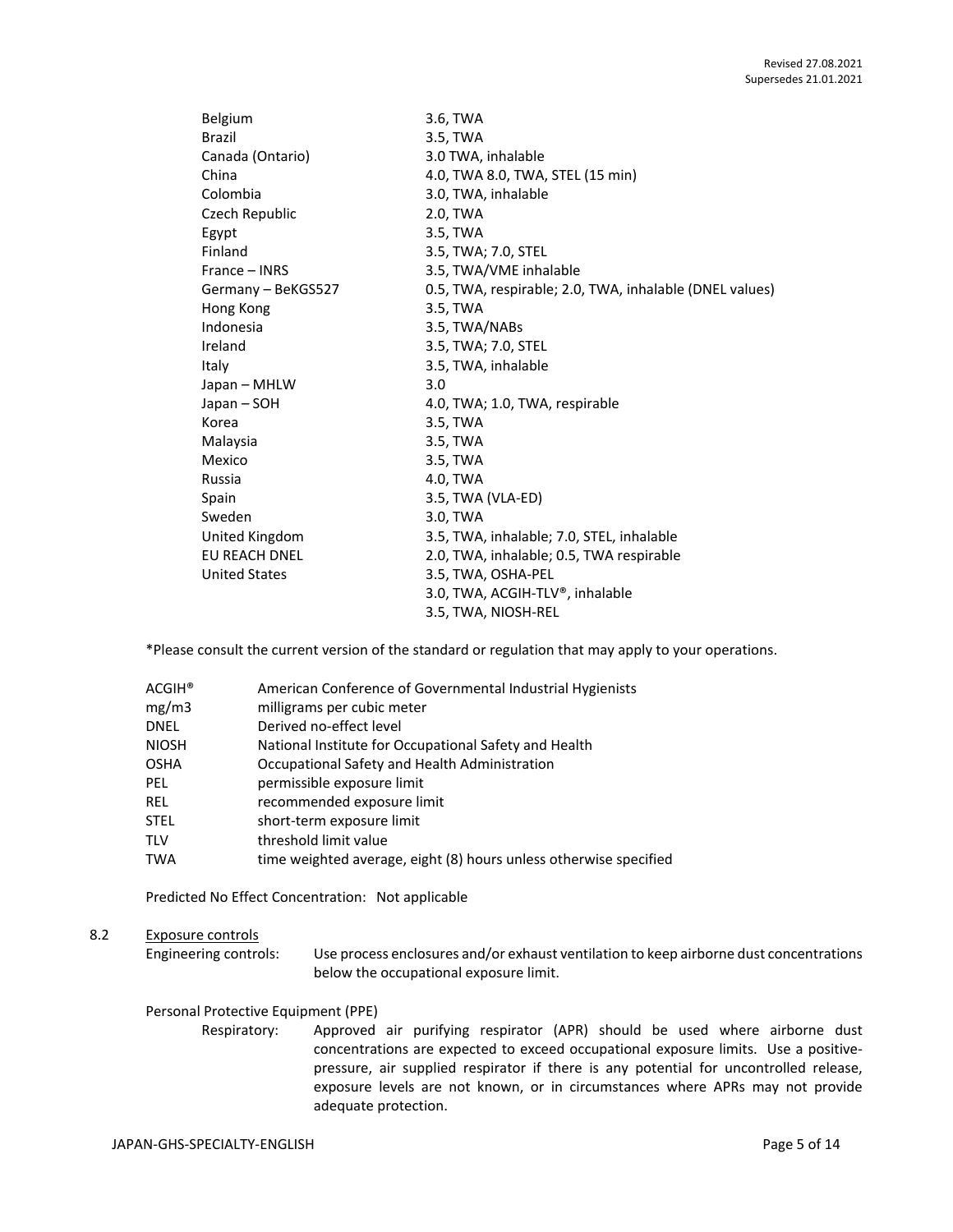When respiratory protection is required to minimize exposures to carbon black, programs should follow the requirements of the appropriate governing body for the country, province or state. Selected references to respiratory protection standards are provided below:

- OSHA 29CFR1910.134, Respiratory Protection
- CR592 Guidelines for Selection and Use of Respiratory Protective Devices (CEN)
- German/European Standard DIN/EN 143, Respiratory Protective Devices for Dusty Materials (CEN)
- Hand protection: Wear protective gloves. Use a barrier cream. Wash hands and skin with mild soap and water. Eye/face protection: Wear safety glasses or goggles. Skin protection: Wear general protective clothing to minimize skin contact. Wash clothing daily. Work clothes should not be taken home.
- Other: Emergency eyewash and safety showers should be in close proximity. Wash hands and face thoroughly with mild soap before eating or drinking.

Environmental exposure controls: in accordance with all local legislation and permit requirements.

|     | <b>SECTION 9: Physical and chemical properties</b>    |                                                       |  |  |  |  |
|-----|-------------------------------------------------------|-------------------------------------------------------|--|--|--|--|
| 9.1 | Information on basic physical and chemical properties |                                                       |  |  |  |  |
|     | Appearance:                                           | powder or pellet                                      |  |  |  |  |
|     | Color:                                                | black                                                 |  |  |  |  |
|     | Odor:                                                 | odorless                                              |  |  |  |  |
|     | Odor threshold:                                       | not applicable                                        |  |  |  |  |
|     | Melting point/freezing point:                         | not applicable                                        |  |  |  |  |
|     | Boiling point/range:                                  | not applicable                                        |  |  |  |  |
|     | Vapor pressure:                                       | not applicable                                        |  |  |  |  |
|     | Vapor Density:                                        | not applicable                                        |  |  |  |  |
|     | Oxidizing properties:                                 | not applicable                                        |  |  |  |  |
|     | Flash Point:                                          | not applicable                                        |  |  |  |  |
|     | Flammability:                                         | not flammable                                         |  |  |  |  |
|     | <b>Explosive properties:</b>                          | Dust may form explosible mixture in air               |  |  |  |  |
|     | Explosion limits (air):                               |                                                       |  |  |  |  |
|     | Upper:                                                | not available                                         |  |  |  |  |
|     | Lower:                                                | 50 $g/m^3$ (dust)                                     |  |  |  |  |
|     | Evaporation rate:                                     | not applicable                                        |  |  |  |  |
|     | Density: (20°C):                                      | $1.7 - 1.9$ g/cm <sup>3</sup>                         |  |  |  |  |
|     | Bulk density:                                         | 1.25-40 lb/ft <sup>3</sup> , 20-640 kg/m <sup>3</sup> |  |  |  |  |
|     | Pellets:                                              | 200-680 kg/m <sup>3</sup>                             |  |  |  |  |
|     | Powder (fluffy):                                      | 20-380 kg/m <sup>3</sup>                              |  |  |  |  |
|     | Solubility (in Water):                                | insoluble                                             |  |  |  |  |
|     | pH value: (ASTM 1512):                                | 4-11 [50 g/l water, 68ºF (20ºC)]                      |  |  |  |  |
|     | Partition coefficient (n-octanol/water):              | not applicable                                        |  |  |  |  |
|     | Viscosity:                                            | not applicable                                        |  |  |  |  |
|     | Decomposition temperature:                            | not applicable                                        |  |  |  |  |
|     | Auto-ignition temperature:                            | >140°C                                                |  |  |  |  |
|     | Minimum Ignition temperature:                         | >500ºC (BAM Furnace)(VDI 2263)                        |  |  |  |  |
|     |                                                       | >315ºC (Godberg-Greenwald Furnace)(VDI 2263)          |  |  |  |  |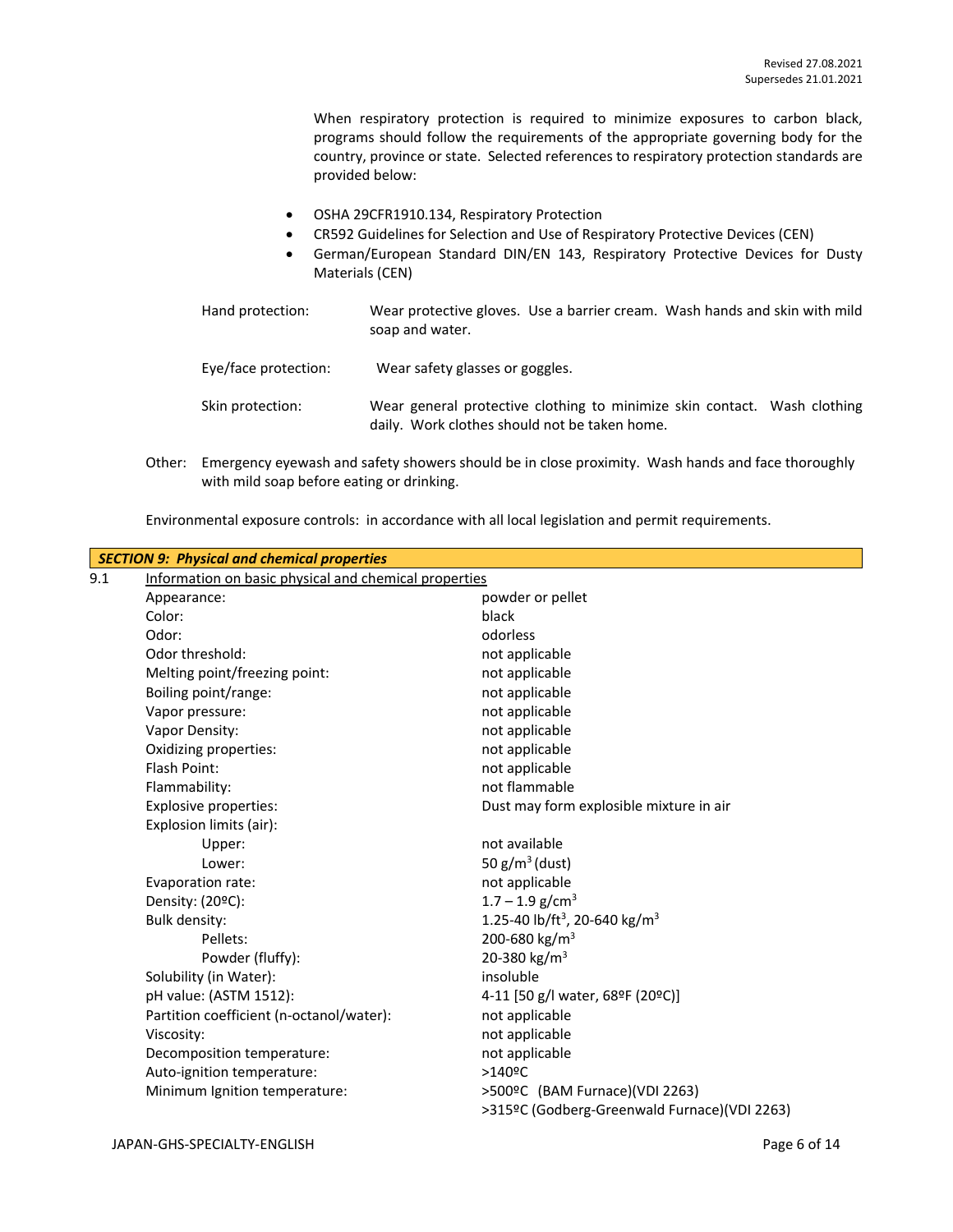Minimum ignition energy:<br>
lgnition energy:  $\frac{10,000 \text{ mJ (VDI 2263)}}{1000 \text{ mJ (VDI 2263)}}$ Ignition energy: Maximum absolute explosion pressure: 10 bar (VDI 2263)

Kst Value: not available Dust explosion classification: ST1 Decomposition temperature: not applicable

### 9.2 Other information Not available

Maximum rate of pressure rise: 30-400 bar/sec (VDI 2263 and ASTM E1226-88) Burn Velocity:  $> 45$  seconds (not classified as "highly flammable" or "easily ignitable")

|      | <b>SECTION 10: Stability and reactivity</b>                       |                                                                                                                                                                                                                                       |
|------|-------------------------------------------------------------------|---------------------------------------------------------------------------------------------------------------------------------------------------------------------------------------------------------------------------------------|
| 10.1 | Reactivity<br>Reactivity:                                         | May react exothermically upon contact with strong oxidizers.                                                                                                                                                                          |
| 10.2 | Chemical stability<br>Stability:                                  | Stable under normal ambient conditions.                                                                                                                                                                                               |
|      | <b>Explosion data</b><br>Sensitivity to mechanical impact:        | Not sensitive to mechanical impact                                                                                                                                                                                                    |
|      | Sensitivity to static discharge:                                  | Dust may form explosible mixture in air. Avoid dust formation. Do not create<br>a dust cloud. Take precautionary measures against static discharges. Ensure<br>all equipment is earthed/grounded before beginning transfer operation. |
| 10.3 | Possibility of hazardous reactions<br>Hazardous polymerization:   | Does not occur.                                                                                                                                                                                                                       |
|      | Possibility of hazardous reactions: None under normal conditions. |                                                                                                                                                                                                                                       |
| 10.4 | Conditions to avoid<br>Conditions to avoid:                       | Avoid high temperatures >400°C (>752°F) and sources of ignition.                                                                                                                                                                      |
| 10.5 | Incompatible materials<br>Incompatible materials:                 | Strong oxidizers.                                                                                                                                                                                                                     |
| 10.6 | Hazardous decomposition products                                  | Hazardous decomposition products: Carbon monoxide, carbon dioxide, organic products of combustion, oxides of<br>sulfur.                                                                                                               |

|      | <b>SECTION 11: Toxicological information</b> |                                                                                                          |
|------|----------------------------------------------|----------------------------------------------------------------------------------------------------------|
| 11.1 | Information on toxicological effects         |                                                                                                          |
|      |                                              |                                                                                                          |
|      | Oral LD50:                                   | $LD_{50}$ (rat) > 8000 mg/kg. (Equivalent to OECD TG 401)                                                |
|      | Inhalation ID50:                             | No data available                                                                                        |
|      | Dermal LD50:                                 | No data available                                                                                        |
|      | <b>Skin corrosion/irritation:</b>            | Rabbit: not irritating. (Equivalent to OECD TG 404)<br>Edema = $0$ (max. attainable irritation score: 4) |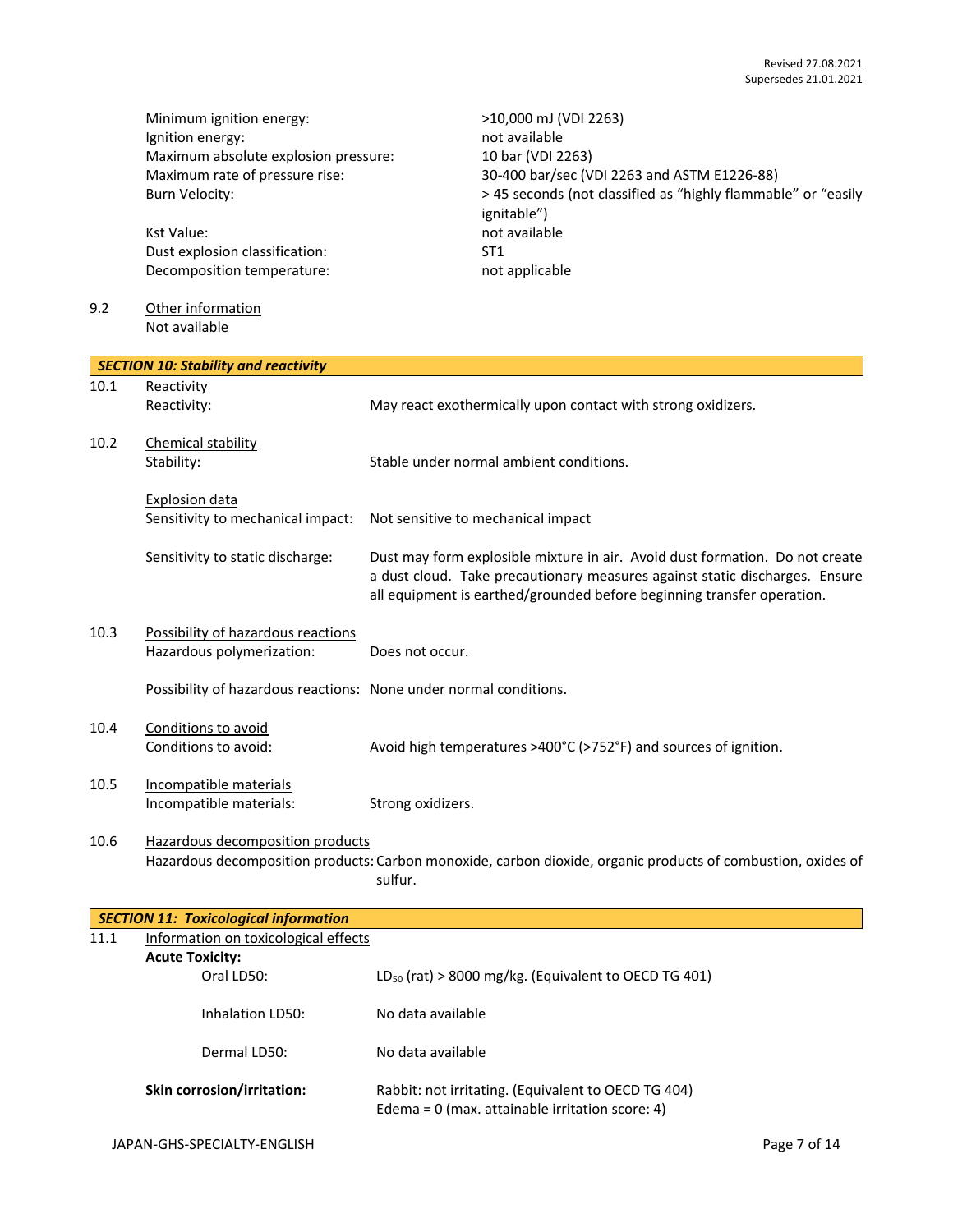Erythema = 0 (max. attainable irritation score: 4) Assessment: Not irritating to skin.

| Serious eye damage/irritation: | Rabbit: not irritating. (OECD TG 405)                 |  |
|--------------------------------|-------------------------------------------------------|--|
|                                | Cornea: 0 (max. attainable irritation score: 4)       |  |
|                                | Iris: 0 (max. attainable irritation score: 2)         |  |
|                                | Conjunctivae: 0 (max. attainable irritation score: 3) |  |
|                                | Chemosis: 0 (max. attainable irritation score: 4)     |  |
|                                | Assessment: Not irritating to the eyes.               |  |

| <b>Sensitization:</b> | Guinea pig skin (Buehler Test): Not sensitizing (OECD TG 406) |
|-----------------------|---------------------------------------------------------------|
|                       | Assessment: Not sensitizing in animals.                       |
|                       | No cases of sensitization in humans have been reported.       |

**Germ cell mutagenicity:** *In vitro:* Carbon black is not suitable to be tested directly in bacterial (Ames test) and other *in vitro* systems because of its insolubility. However, when organic solvent extracts of carbon black have been tested, results showed no mutagenic effects. Organic solvent extracts of carbon black can contain traces of polycyclic aromatic hydrocarbons (PAHs). A study to examine the bioavailability of these PAHs showed that they are very tightly bound to carbon black and are not bioavailable (Borm, 2005).

> *In vivo:* In an experimental investigation, mutational changes in the *hprt* ene were reported in alveolar epithelial cells in the rat following inhalation exposure to carbon black (Driscoll*,* 1997). This observation is considered to be rat-specific and a consequence of "lung overload," which leads to chronic inflammation and release of reactive oxygen species. This is considered to be a secondary genotoxic effect and, thus, carbon black itself would not be considered to be mutagenic.

> Assessment: *In vivo* mutagenicity in rats occurs by mechanisms secondary to a threshold effect and is a consequence of "lung overload," which leads to chronic inflammation and the release of genotoxic oxygen species. This mechanism is considered to be a secondary genotoxic effect and, thus, carbon black itself would not be considered to be mutagenic.

| Animal toxicity | Rat, oral, duration 2 years.<br>Effect: no tumors.                                                    |
|-----------------|-------------------------------------------------------------------------------------------------------|
|                 | Mouse, oral, duration 2 years.<br>Effect: no tumors.                                                  |
|                 | Mouse, dermal, duration 18 months.<br>Effect: no skin tumors.                                         |
|                 | Rat, inhalation, duration 2 years.<br>Target organ: lungs.<br>Effect: inflammation, fibrosis, tumors. |
|                 |                                                                                                       |

Note: Tumors in the rat lung are considered to be related to "lung overload" rather than to a specific chemical effect of carbon black itself in the lung. These effects in rats have been reported in many studies on other poorly soluble inorganic particles and appear to be rat specific (ILSI, 2000). Tumors have not been observed in other species (i.e., mouse and hamster) for carbon black or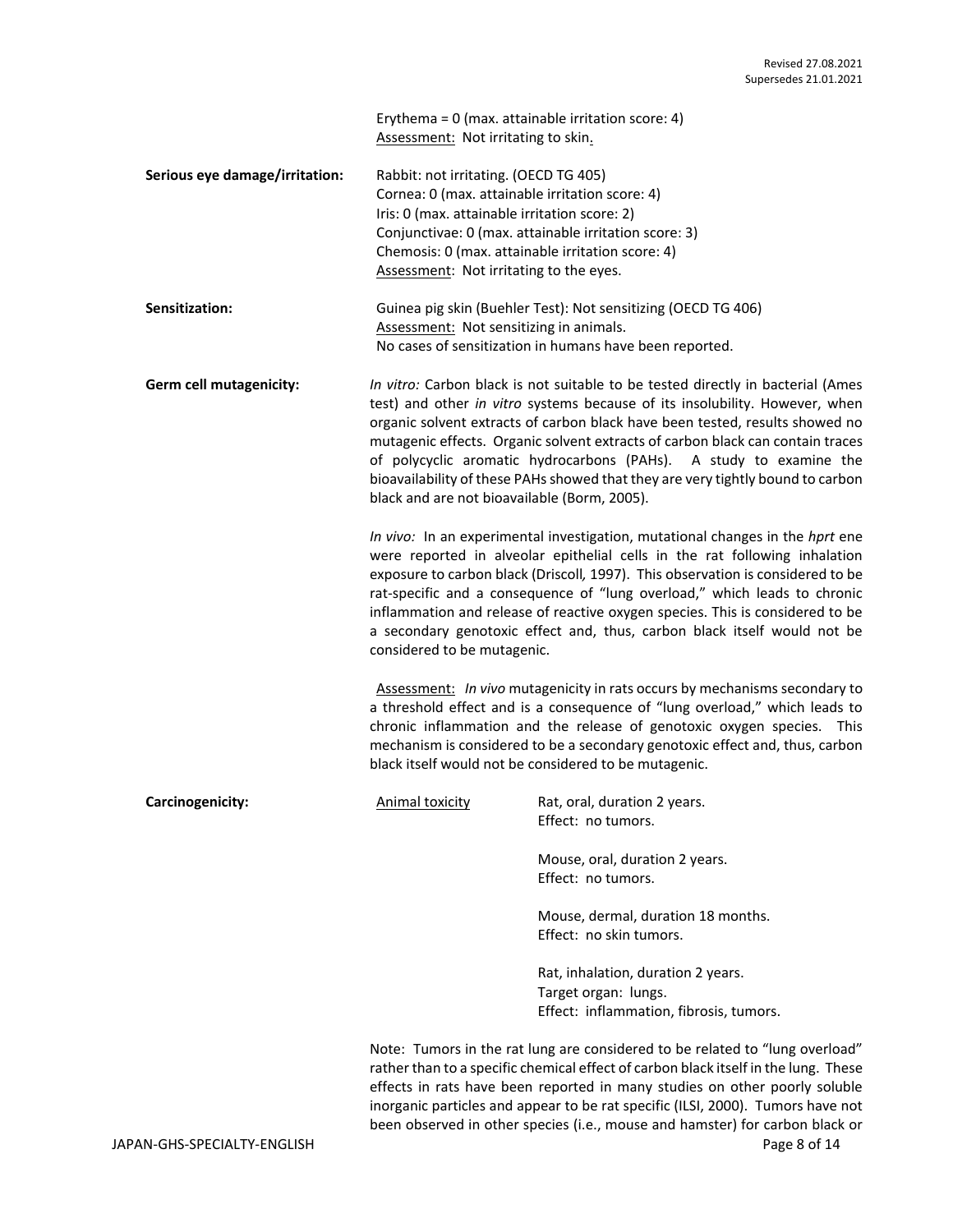other poorly soluble particles under similar circumstances and study conditions.

#### Mortality studies (human data)

A study on carbon black production workers in the UK (Sorahan, 2001) found an increased risk of lung cancer in two of the five plants studied; however, the increase was not related to the dose of carbon black. Thus, the authors did not consider the increased risk in lung cancer to be due to carbon black exposure. A German study of carbon black workers at one plant (Morfeld, 2006; Buechte, 2006) found a similar increase in lung cancer risk but, like the Sorahan, 2001 (UK study), found no association with carbon black exposure. A large US study of 18 plants showed a reduction in lung cancer risk in carbon black production workers (Dell*,* 2006). Based upon these studies, the February 2006 Working Group at the International Agency for Research on Cancer (IARC) concluded that the human evidence for carcinogenicity was *inadequate* (IARC, 2010).

Since the IARC evaluation of carbon black, Sorahan and Harrington (2007) have re-analyzed the UK study data using an alternative exposure hypothesis and found a positive association with carbon black exposure in two of the five plants. The same exposure hypothesis was applied by Morfeld and McCunney (2009) to the German cohort; in contrast, they found no association between carbon black exposure and lung cancer risk and, thus, no support for the alternative exposure hypothesis used by Sorahan and Harrington.

Overall, as a result of these detailed investigations, no causative link between carbon black exposure and cancer risk in humans has been demonstrated.

#### IARC cancer classification

In 2006 IARC re-affirmed its 1995 finding that there is *"inadequate evidence"* from human health studies to assess whether carbon black causes cancer in humans. IARC concluded that there is *"sufficient evidence*" in experimental animal studies for the carcinogenicity of carbon black. IARC's overall evaluation is that carbon black is *"possibly carcinogenic to humans (Group 2B)".* This conclusion was based on IARC's guidelines, which generally require such a classification if one species exhibits carcinogenicity in two or more animal studies (IARC, 2010).

Solvent extracts of carbon black were used in one study of rats in which skin tumors were found after dermal application and several studies of mice in which sarcomas were found following subcutaneous injection. IARC concluded that there was *"sufficient evidence"* that carbon black extracts can cause cancer in animals (Group 2B).

#### ACGIH cancer classification

Confirmed Animal Carcinogen with Unknown Relevance to Humans (Category A3 Carcinogen).

Assessment: Applying the guidelines of self-classification under the Globally Harmonized System of Classification and Labeling of Chemicals, carbon black is not classified as a carcinogen. Lung tumors are induced in rats as a result of repeated exposure to inert, poorly soluble particles like carbon black and other poorly soluble particles. Rat tumors are a result of a secondary non-genotoxic mechanism associated with the phenomenon of lung overload. This is a species-specific mechanism that has questionable relevance for classification in humans. In support of this opinion, the CLP Guidance for Specific Target Organ Toxicity – Repeated Exposure (STOT-RE), cites lung overload under mechanisms not relevant to humans. Human health studies show that exposure to carbon black does not increase the risk of carcinogenicity.

**Reproductive and developmental toxicity:** Assessment: No effects on reproductive organs or fetal development have been reported in long-term repeated dose toxicity studies in animals.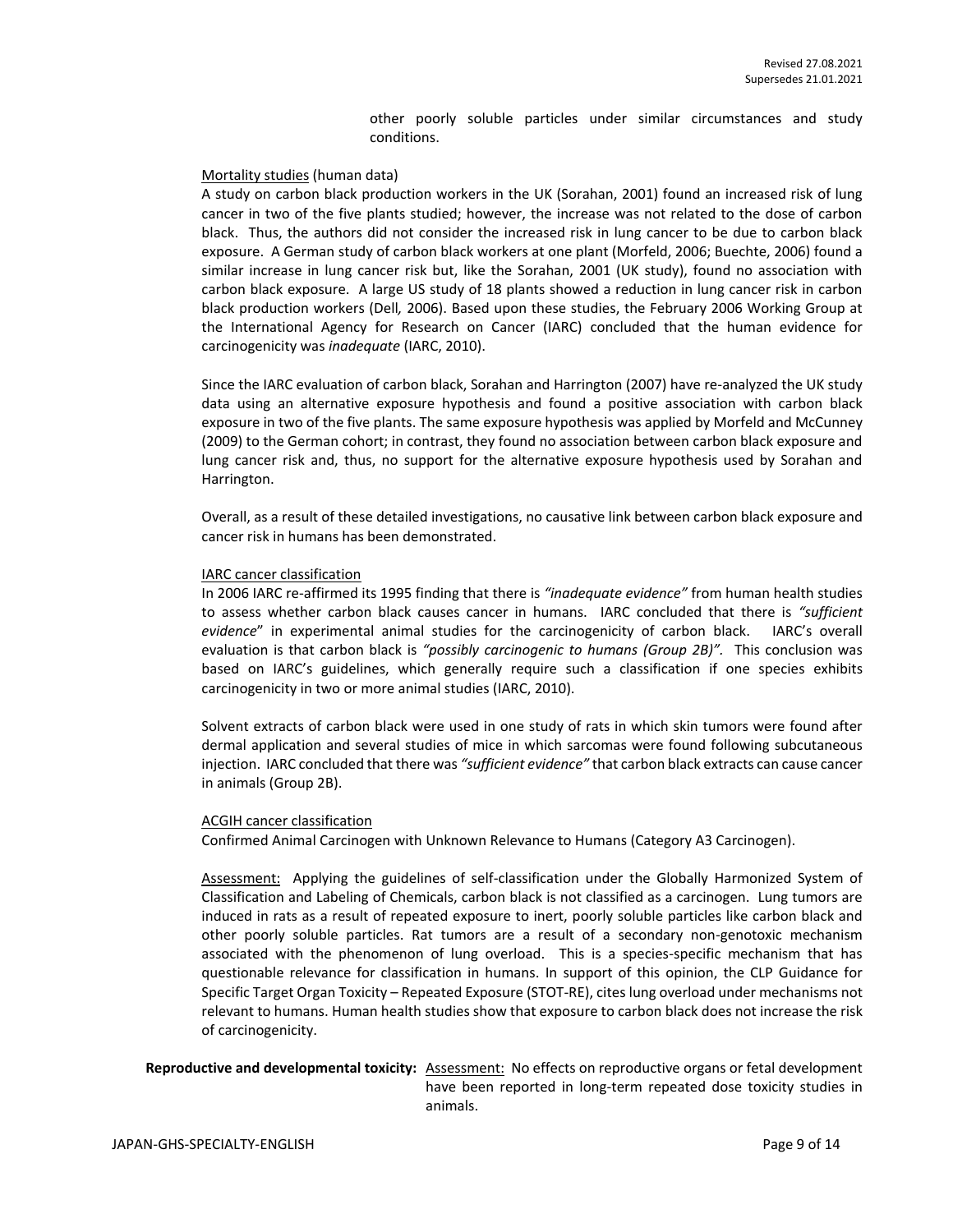**Specific target organ toxicity – single exposure (STOT-SE):** Assessment: Based on available data, specific

target organ toxicity is not expected after single oral, single inhalation, or single dermal exposure.

#### **Specific target organ toxicity – repeated exposure (STOT-RE):**

Animal toxicity

Repeated dose toxicity: inhalation (rat), 90 days, No Observed Adverse Effect Concentration (NOAEC) = 1.1 mg/m<sup>3</sup> (respirable)

Target organ/effects at higher doses are lung inflammation, hyperplasia, and fibrosis.

Repeated dose toxicity: oral (mouse), 2 yrs, No Observed Effect Level (NOEL) = 137 mg/kg (body wt.)

Repeated dose toxicity: oral (rat), 2 yrs, NOEL = 52 mg/kg (body wt.)

Although carbon black produces pulmonary irritation, cellular proliferation, fibrosis, and lung tumors in the rat under conditions of lung overload, there is evidence to demonstrate that this response is principally a species-specific response that is not relevant to humans.

### Morbidity studies (human data)

Results of epidemiological studies of carbon black production workers suggest that cumulative exposure to carbon black may result in small, non-clinical decrements in lung function. A U.S. respiratory morbidity study suggested a 27 ml decline in FEV<sub>1</sub> from a 1 mg/m<sup>3</sup> 8 hour TWA daily (inhalable fraction) exposure over a 40-year period (Harber, 2003). An earlier European investigation suggested that exposure to 1 mg/m<sup>3</sup> (inhalable fraction) of carbon black over a 40-year working lifetime would result in a 48 ml decline in FEV<sub>1</sub> (Gardiner, 2001). However, the estimates from both studies were only of borderline statistical significance. Normal age-related decline over a similar period of time would be approximately 1200 ml.

In the U.S. study, 9% of the highest non-smokers exposure group (in contrast to 5% of the unexposed group) reported symptoms consistent with chronic bronchitis. In the European study, methodological limitations in the administration of the questionnaire limit the conclusions that can be drawn about reported symptoms. This study, however, indicated a link between carbon black and small opacities on chest films, with negligible effects on lung function.

#### Assessment:

**Inhalation** - Applying the guidelines of self-classification under GHS, carbon black is not classified under STOT-RE for effects on the lung. Classification is not warranted on the basis of the unique response of rats resulting from "lung overload" following exposure to poorly soluble particles such as carbon black. The pattern of pulmonary effects in the rat, such as inflammation and fibrotic responses, are not observed in other rodent species, non-human primates, or humans under similar exposure conditions. Lung overload does not appear to be relevant for human health. Overall, the epidemiological evidence from well-conducted investigations has shown no causative link between carbon black exposure and the risk of non-malignant respiratory disease in humans. A STOT-RE classification for carbon black after repeated inhalation exposure is not warranted.

**Oral:** Based on available data, specific target organ toxicity is not expected after repeated oral exposure.

**Dermal:** Based on available data and the chemical-physical properties (insolubility, low absorption potential), specific target organ toxicity is not expected after repeated dermal exposure.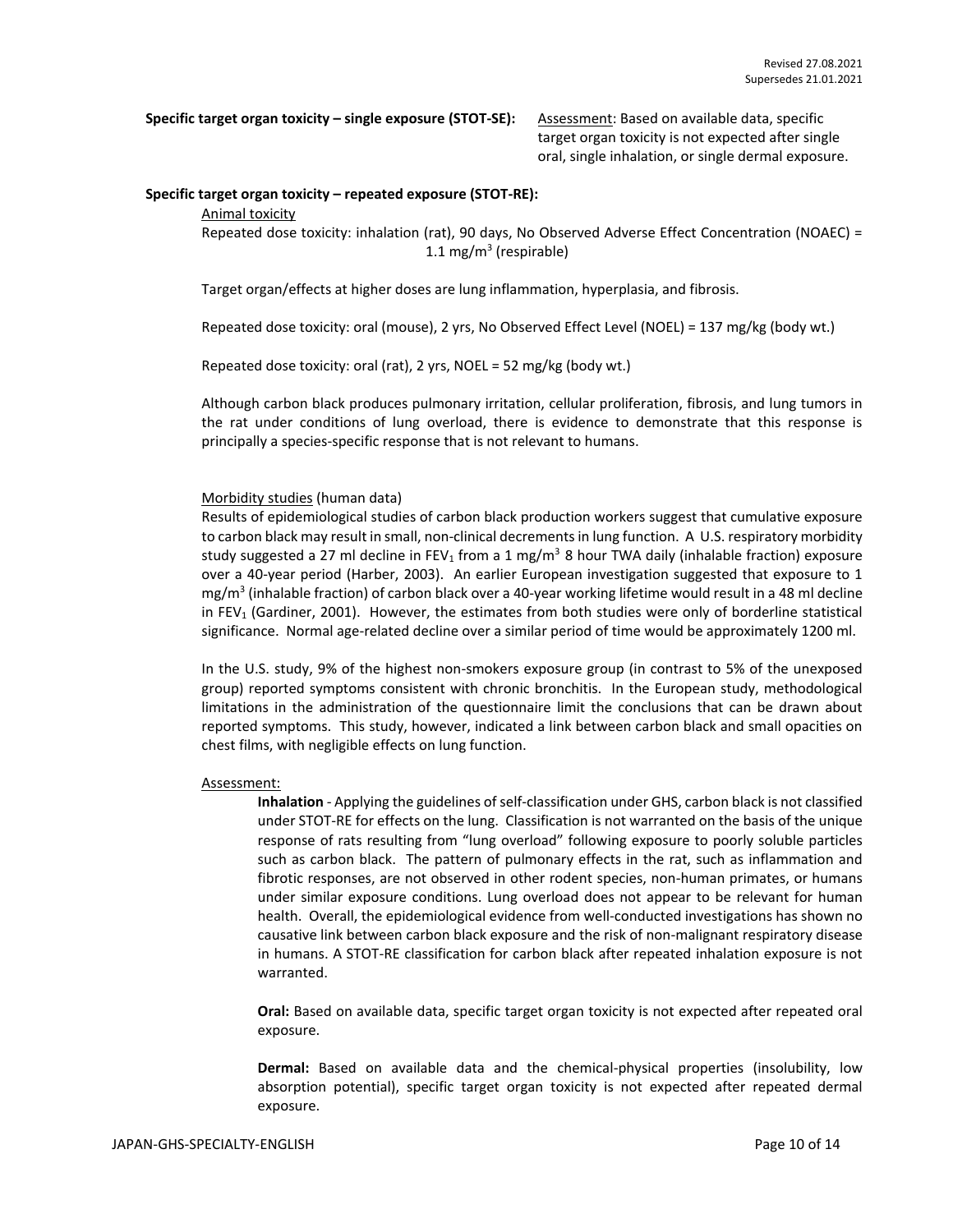#### Aspiration hazard: Assessment: Based on industrial experience and the available data, no aspiration hazard is expected.

|      | <b>SECTION 12: Ecological information</b>                                                                           |                                                                                                             |
|------|---------------------------------------------------------------------------------------------------------------------|-------------------------------------------------------------------------------------------------------------|
| 12.1 | Toxicity<br>Aquatic toxicity:                                                                                       |                                                                                                             |
|      | Acute fish toxicity:                                                                                                | LCO (96 h) 1000mg/l, Species: Brachydanio rerio (zebrafish), Method:<br>OECD Guideline 203                  |
|      | Acute invertebrate toxicity:                                                                                        | EC50 (24 h) > 5600 mg/l, Species: Daphnia magna (waterflea),<br>Method: OECD Guideline 202                  |
|      | Acute algae toxicity:                                                                                               | EC50 (72 h) >10,000 mg/l, NOEC 10,000 mg/l, Species: Scenedesmus<br>subspicatus, Method: OECD Guideline 201 |
|      | Activated sludge:                                                                                                   | ECO (3 h) > 400 mg/l, EC10 (3h): ca. 800 mg/l, Method: DEV L3 (TTC<br>test)                                 |
| 12.2 | Persistence and degradability<br>Not soluble in water. Expected to remain on soil surface. Not expected to degrade. |                                                                                                             |

- 12.3 Bioaccumulative potential Not expected because of the physicochemical properties of the substance.
- 12.4 Mobility in soil Not expected to migrate. Insoluble.
- 12.5 Results of PBT and vPvB assessment Carbon black is not a PBT or a vPvB.
- 12.6 Other adverse effects Not available.

| <b>SECTION 13: Disposal considerations</b> |                               |  |                                                                                                                                                  |  |  |  |  |
|--------------------------------------------|-------------------------------|--|--------------------------------------------------------------------------------------------------------------------------------------------------|--|--|--|--|
| Waste treatment methods<br>13.1            |                               |  |                                                                                                                                                  |  |  |  |  |
|                                            | Product disposal:             |  | Product should be disposed of in accordance with the regulations issued by the<br>appropriate federal, provincial, state, and local authorities. |  |  |  |  |
|                                            | Container/Packaging disposal: |  | Empty packaging must be disposed of in accordance with national and local                                                                        |  |  |  |  |

#### *SECTION 14: Transport information*

The International Carbon Black Association organized the testing of seven ASTM reference carbon blacks according to the UN method, Self-Heating Solids. All seven reference carbon blacks were found to be "Not a self-heating substance of Division 4.2." The same carbon blacks were tested according to the UN method, Readily Combustible Solids and found to be "Not a readily combustible solid of Division 4.1;" under current UN Recommendations on the Transport of Dangerous Goods.

#### Japanese Regulations

Transport in bulk according to Annex II of MARPOL 73/78 and the IBC Code: Not regulated

laws.

The following organizations do not classify carbon black as a "hazardous cargo" if it is "carbon, non-activated, mineral origin." Birla Carbon's carbon black products meet this definition.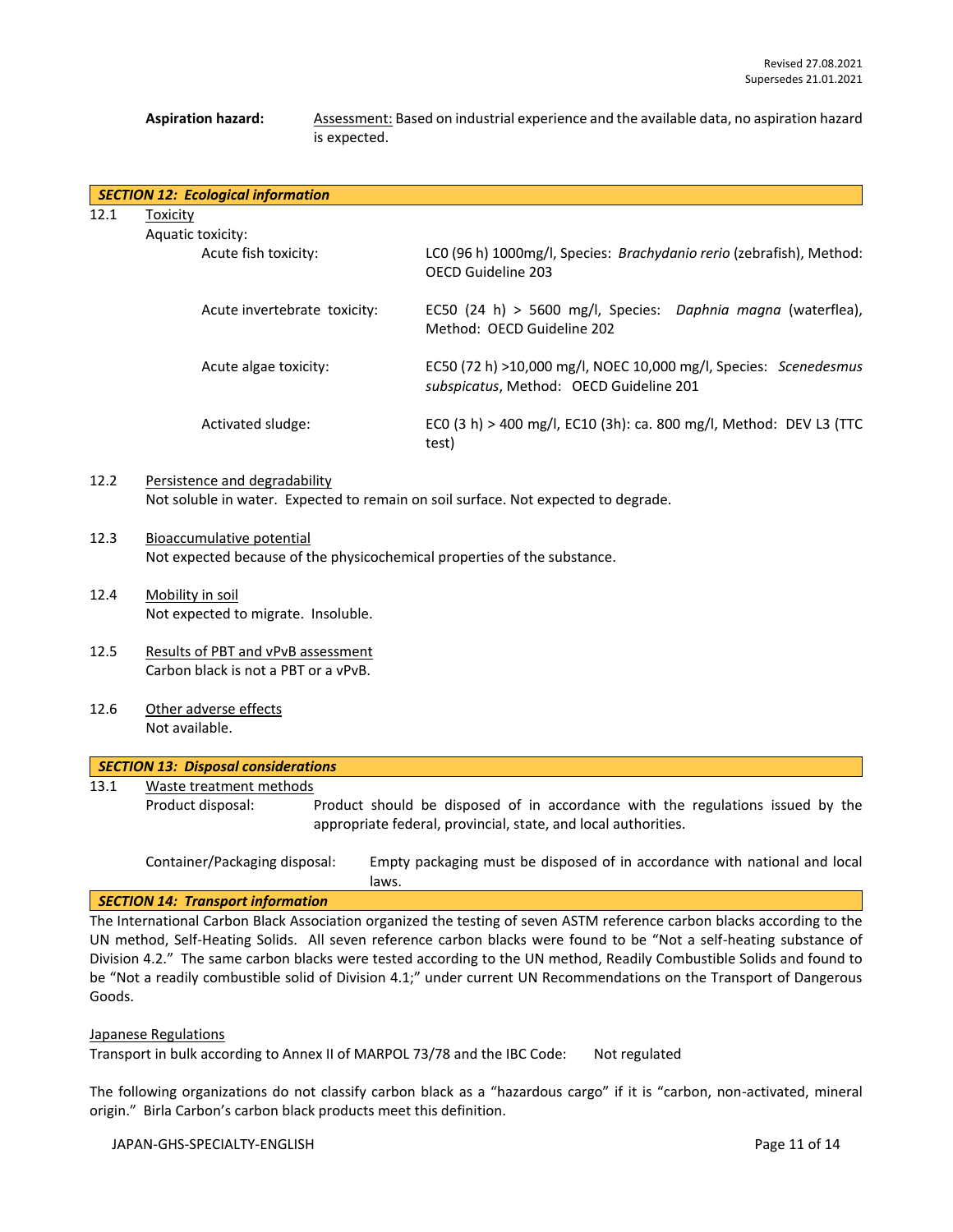|      | <u>DOT</u>                                                                                                                                                                                                                                                         | <b>IMDG</b>                                                                                                            | <b>RID</b>                                                                                                                            | <b>ADR</b>                    | ICAO (air) | <b>IATA</b> |
|------|--------------------------------------------------------------------------------------------------------------------------------------------------------------------------------------------------------------------------------------------------------------------|------------------------------------------------------------------------------------------------------------------------|---------------------------------------------------------------------------------------------------------------------------------------|-------------------------------|------------|-------------|
|      | 14.1<br>14.2<br>14.3<br>14.4                                                                                                                                                                                                                                       | UN/ID No<br>Proper shipping name<br>Hazard class<br>Packing group                                                      | Not regulated<br>Not regulated<br>Not regulated<br>Not regulated                                                                      |                               |            |             |
|      |                                                                                                                                                                                                                                                                    | <b>SECTION 15: Regulatory information</b>                                                                              |                                                                                                                                       |                               |            |             |
| 15.1 | Industrial Safety and Health Law (ISHL):<br>Notification Obligation (SDS):<br>Carbon black (≥0.1%)<br>Mandatory Labeling (label):<br>Carbon black (≥1%)<br>International Inventories:<br>Carbon black, CAS number 1333-86-4, appears on the following inventories: |                                                                                                                        |                                                                                                                                       |                               |            |             |
|      |                                                                                                                                                                                                                                                                    | Australia:<br>Canada:<br>China:<br>Europe (EU):<br>Japan:<br>Korea:<br>Philippines:<br>Taiwan:<br>New Zealand:<br>USA: | <b>AICS</b><br><b>DSL</b><br><b>IECSC</b><br><b>ENCS</b><br><b>KECI</b><br><b>PICCS</b><br><b>TCSI</b><br><b>NZIOC</b><br><b>TSCA</b> | EINECS (EINECS-RN: 215-609-9) |            |             |

# *SECTION 16: Other Information*

Contact Information

| Birla Carbon U.S.A., Inc.       | Birla Carbon Brasil Ltda.        | Birla Carbon Egypt S.A.E.          | Birla Carbon China (Weifang)     |
|---------------------------------|----------------------------------|------------------------------------|----------------------------------|
| 370 Columbian Chemicals Lane    | Estrada Renê Fonseca S/N         | El-Nahda Road                      | Co., Ltd.                        |
| Franklin, LA 70538-1149, U.S.A. | Cubatão SP Brazil                | Amreya, Alexandria, Egypt          | Binhai Economic Development      |
| Telephone +1 337 836 5641       | CEP 11573-904                    | +20 3 47 70 102                    | Zone                             |
|                                 | PABX Operator +55 13 3362 7100   |                                    | Weifang, Shandong, 262737,       |
|                                 |                                  |                                    | <b>PRC</b>                       |
|                                 |                                  |                                    | Telephone +86 (0536) 530 5978    |
| Birla Carbon U.S.A., Inc.       | Birla Carbon Italy S.R.L.        | Birla Carbon India Private Limited | Birla Carbon China (Jining) Co.  |
| 3500 South Road S               | Via S Cassiano, 140              | K-16, Phase II, SIPCOT Industrial  | Ltd.                             |
| Ulysses, KS 67880-8103, U.S.A.  | I - 28069 San Martino di Trecate | Complex                            | No. 6, Chenguang Road, Jibei     |
| Telephone +1 620 356 3151       | (NO) Italy                       | Gummidipoondi-601201               | High-Tech Industry Park Zone     |
|                                 | Telephone +39 0321 7981          | Dist: Thiruvallur, Tamil Nadu      | Jining City, Shandong Province   |
|                                 |                                  | India                              | The People's Republic of China,  |
|                                 |                                  | +91 44 279 893 01                  | 272000                           |
|                                 |                                  |                                    | Telephone +86 (0537) 677 9018    |
| Birla Carbon Canada Ltd.        | Birla Carbon Hungary Ltd.        | Birla Carbon India Private Limited | Birla Carbon Korea Co., Ltd.     |
| 755 Parkdale Ave. North         | H - 3581 Tiszaújváros            | Village Lohop, Patalganga,         | #1-3, Ulha-Dong                  |
| P.O. Box 3398, Station C        | P.O.B. 61, Hungary               | Taluka: Khalapur                   | Yeosu city, cheonnam 555-290,    |
| Hamilton, Ontario L8H 7M2       | Telephone +36 49 544 000         | Dist.: Raigad 410207               | Korea                            |
| Canada                          |                                  | Maharashtra, India                 | Telephone 82-61-688-3330         |
| Telephone +1 905 544 3343       |                                  | +91 22 2192 250133                 |                                  |
| Birla Carbon Brasil Ltda.       | Birla Carbon Spain, S.L.U.       | Birla Carbon India Private Limited | Birla Carbon Thailand Public Co. |
| Via Frontal km, 1, S/N. Polo    | Carretera Gajano-Pontejos        | Murdhwa Industrial Area            | Ltd.                             |
| Petroquimico                    | 39792 Gajano, Cantabria          | P.O. Renukook, Dist: Sonebhadra    | 44 M.1, T. Posa, A. Muang        |
| Camaçari Bahia Brazil           | Apartado 283, Santander, Spain   | $U.P. Pin - 231 217$               | Angthong 14000                   |
| CEP 42.810-320                  | Telephone +34 942 503030         | India                              | +66 35 672 150-4                 |

JAPAN-GHS-SPECIALTY-ENGLISH Page 12 of 14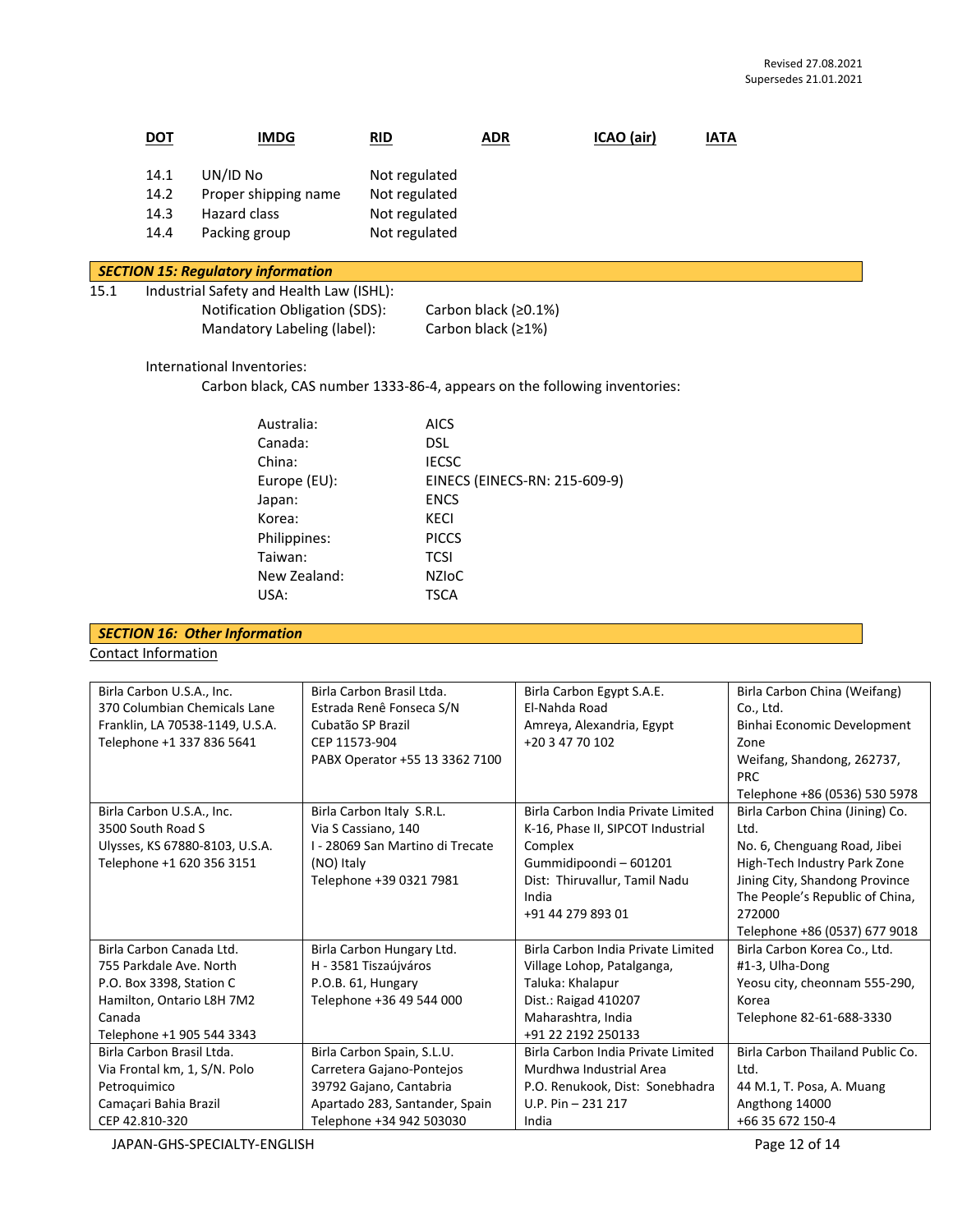| Telephone +55 71 3616 1100 | +91 5446 252 387/88/89/90/91 |  |
|----------------------------|------------------------------|--|

#### References:

Borm, P.J.A., Cakmak, G., Jermann, E., Weishaupt C., Kempers, P., van Schooten,FJ., Oberdorster, G., Schins, RP. (2005) Formation of PAH-DNA adducts after in-vivo and vitro exposure of rats and lung cell to different commercial carbon blacks. Tox.Appl. Pharm. 1:205(2):157-67.

Buechte, S, Morfeld, P, Wellmann, J, Bolm-Audorff, U, McCunney, R, Piekarski, C. (2006) Lung cancer mortality and carbon black exposure – A nested case-control study at a German carbon black production plant. J.Occup. Env.Med. 12: 1242-1252.

Dell, L, Mundt, K, Luipold, R, Nunes, A, Cohen, L, Heidenreich, M, Bachand, A. (2006) A cohort mortality study of employees in the United States carbon black industry. J.Occup. Env. Med. 48(12): 1219-1229.

Driscoll KE, Deyo LC, Carter JM, Howard BW, Hassenbein DG and Bertram TA (1997) Effects of particle exposure and particle-elicited inflammatory cells on mutation in rat alveolar epithelial cells. Carcinogenesis 18(2) 423- 430.

Gardiner K, van Tongeren M, Harrington M. (2001) Respiratory health effects from exposure to carbon black: Results of the phase 2 and 3 cross sectional studies in the European carbon black manufacturing industry. Occup. Env. Med. 58: 496-503.

Harber P, Muranko H, Solis S, Torossian A, Merz B. (2003) Effect of carbon black exposure on respiratory function and symptoms. J. Occup. Env. Med. 45: 144-55.

ILSI Risk Science Institute Workshop: The Relevance of the Rat Lung Response to Particle to Particle Overload for Human Risk Assessment. Inh. Toxicol. 12:1-17 (2000).

International Agency for Research on Cancer: IARC Monographs on the Evaluation of Carcinogenic Risks to Humans (2010), Vol. 93, February 1-14, 2006, Carbon Black, Titanium Dioxide, and Talc. Lyon, France.

Morfeld P, Büchte SF, Wellmann J, McCunney RJ, Piekarski C (2006). Lung cancer mortality and carbon black exposure: Cox regression analysis of a cohort from a German carbon black production plant. J. Occup.Env.Med.48(12):1230-1241.

Morfeld P and McCunney RJ, (2009). Carbon Black and lung cancer testing a novel exposure metric by multimodel inference. Am. J. Ind. Med. 52: 890-899.

Sorahan T, Hamilton L, van Tongeren M, Gardiner K, Harrington JM (2001). A cohort mortality study of U.K. carbon black workers, 1951-1996. Am. J. Ind. Med. 39(2):158-170.

Sorahan T, Harrington JM (2007) A ''Lugged'' Analysis of Lung Cancer Risks in UK Carbon Black Production Workers, 1951–2004. Am. J. Ind. Med. 50, 555–564.

*The data and information presented herein corresponds to the present state of our knowledge and experience and is intended to describe our product with respect to possible occupational health and safety concerns. The user of this product has sole responsibility to determine the suitability of the product for any use and manner of use intended, and for determining the regulations applicable to such use in the relevant jurisdiction. This SDS is updated on a periodic basis in accordance with applicable health and safety standards.*

Global Manager – Product Stewardship